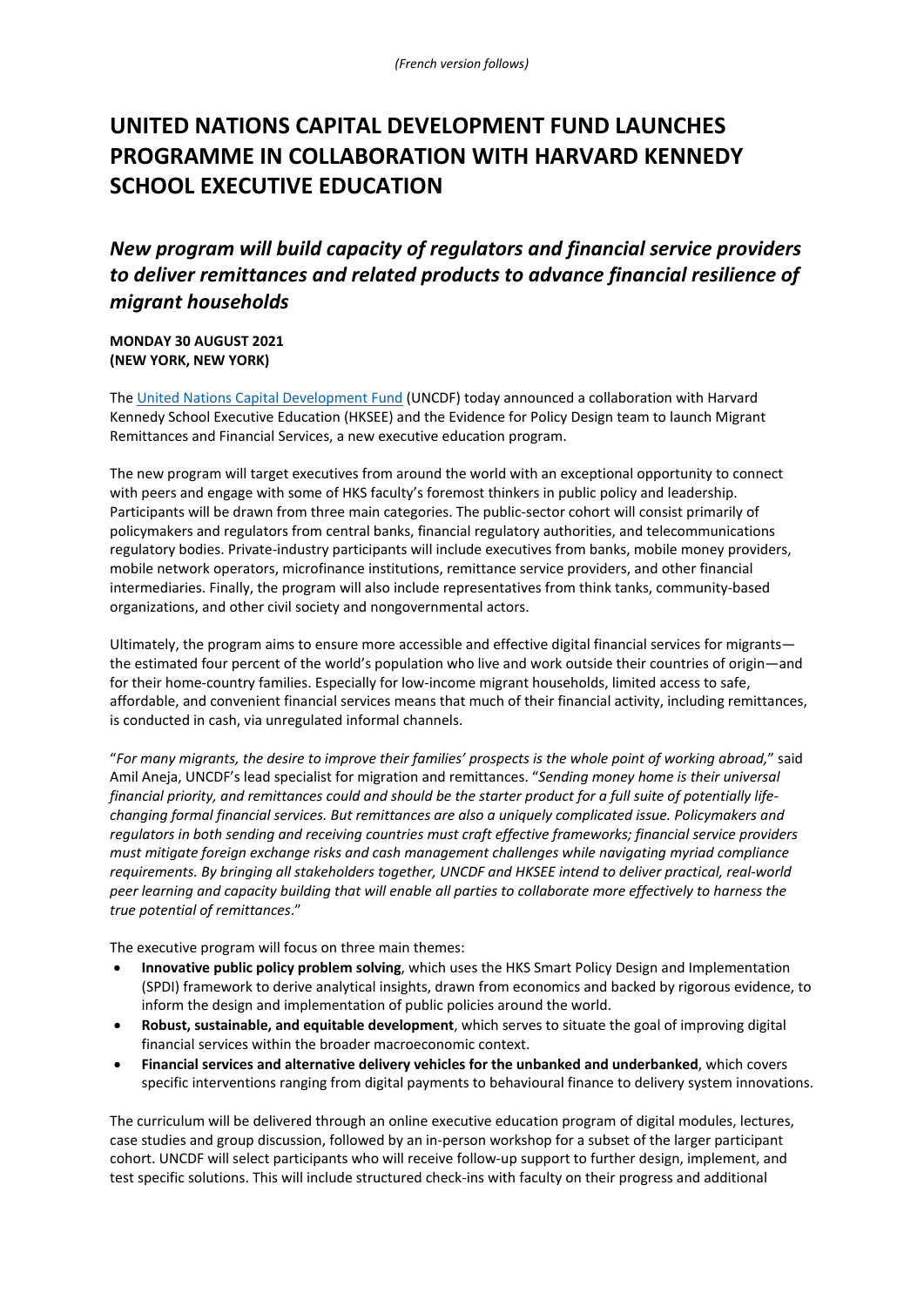support for evidence gathering, data analysis, and implementation strategy. After completing the online content, 20 participants will be selected to convene at the Harvard Kennedy School campus in Cambridge, Massachusetts for an intensive in-person follow-on workshop.

"*We are delighted to collaborate with UNCDF on this exciting new initiative,"* said Jay Rosengard, Director of the HKS Financial Sector Program and Faculty Chair of the new program. "*Our interactive and applied pedagogy, coupled with our extensive experience in enhancing financial inclusion for other demographics, should provide all stakeholders with both a sound conceptual framework and effective policy toolkit to improve the quality and accessibility of a full portfolio of essential migrant financial services*."

The first offering of the program, scheduled to begin in January 2022, is fully subscribed. HKSEE and UNCDF intend to offer the program annually, contingent on funding and demand from qualified applicants. For all interested parties, please fill out the following form to register in a future capacity building program with UNCDF[: https://bit.ly/3kAUMu6](https://bit.ly/3kAUMu6) 

### **ABOUT HARVARD KENNEDY SCHOOL EXECUTIVE EDUCATION AND EVIDENCE FOR POLICY DESIGN**

Since 1976, HKS has delivered **Executive Education (HKSEE)** programs that address the needs of leaders in government around the globe. HKSEE offers more than 70 programs a year to over 4,000 public officials from nearly 150 countries that focus on skills training such as leadership and decision-making as well as critical policy areas including trade, tax, public management, cybersecurity, and climate change, among others. Our programs provide practitioners with the opportunity to learn from our renowned faculty, as well as a network of their peers. Through program content and an enduring learning community, participants can develop imaginative, workable solutions to the world's most pressing public problems.

For this program, HKSEE is collaborating with **Evidence for Policy Design (EPoD)** at Harvard Kennedy School, a research program that works to promote the use of analytical insights, drawn from economics and backed by rigorous evidence, to inform the design and implementation of public policies and programs around the world. EPoD and HKSEE collaborative programs bring EPoD's content expertise on data and evidence to the classroom. As part of its mission—uniting research and practice for smart policy—EPoD trains policymakers worldwide in the use of data and evidence for more effective decision-making.

Websites:

- [https://www.hks.harvard.edu/educational-programs/executive-education/migrant-remittances-financial](https://www.hks.harvard.edu/educational-programs/executive-education/migrant-remittances-financial-services)[services](https://www.hks.harvard.edu/educational-programs/executive-education/migrant-remittances-financial-services)
- <https://www.hks.harvard.edu/executive-education>
- <https://epod.cid.harvard.edu/>

#### **ABOUT UNCDF**

UNCDF makes public and private finance work for the poor in the world's 46 least developed countries (LDCs). With its capital mandate and instruments, UNCDF offers 'last mile' finance models that unlock public and private resources, especially at the domestic level, to reduce poverty and support local economic development.

UNCDF's financing models work through two channels: financial inclusion that expands the opportunities for individuals, households and small businesses to participate in the local economy, providing them with the tools they need to climb out of poverty and manage their financial lives; and localized investments—fiscal decentralization, innovative municipal finance and structured project finance—that drive the public and private funding that underpins local economic expansion and sustainable development.

By strengthening how finance works for LDCs at the household, small enterprise, and local infrastructure levels, UNCDF contributes to Sustainable Development Goal (SDG) 1 on the eradication of poverty and SDG 17 on the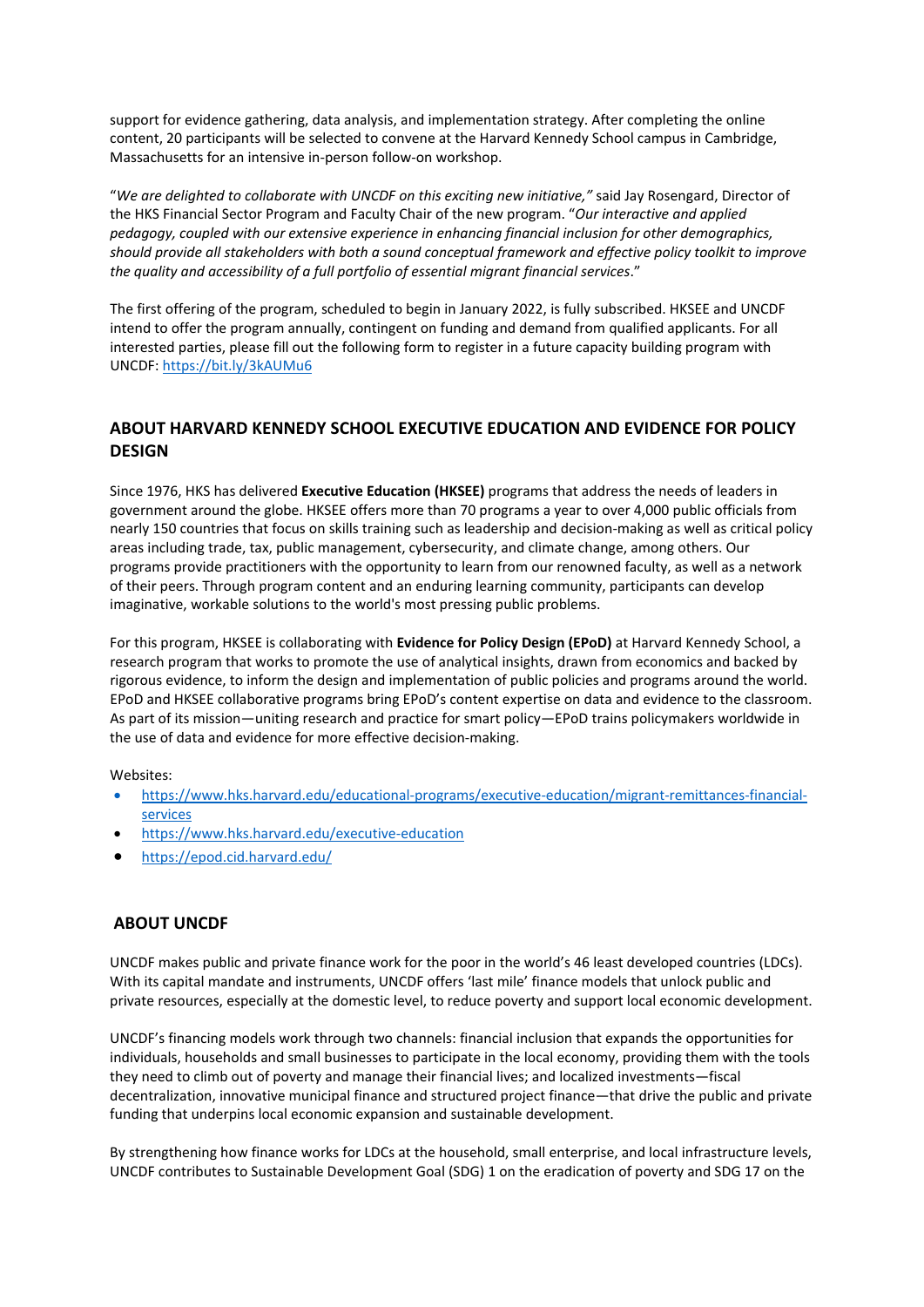means of implementation. By identifying those market segments in which innovative finance models can have a transformational impact in reaching the last mile while addressing exclusion and access inequalities, UNCDF contributes to a number of different SDGs.

#### **MEDIA INQUIRIES**

UNCDF: Louis Fourmentin [- louis.fourmentin@uncdf.org](mailto:louis.fourmentin@uncdf.org)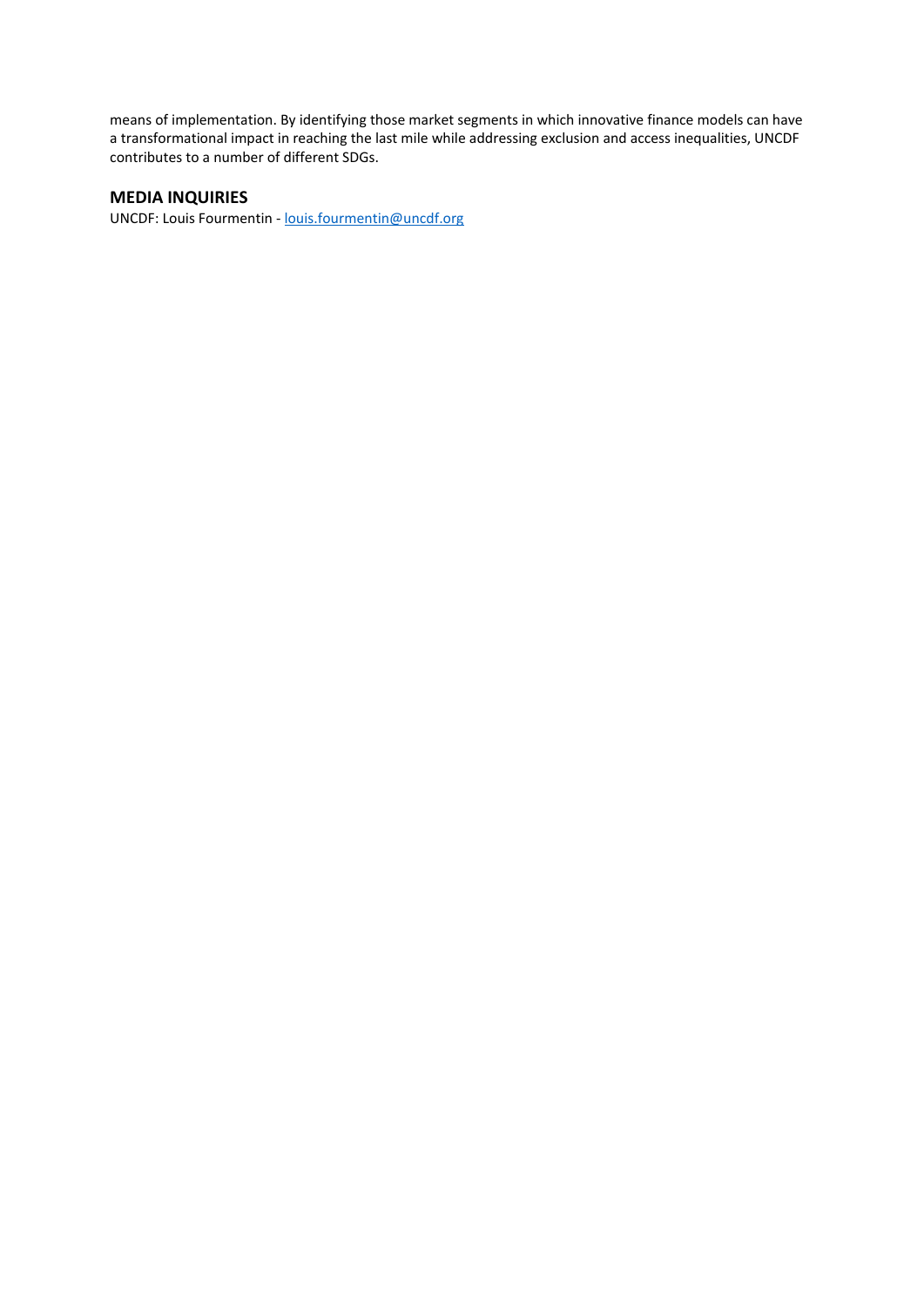# **L'UN CAPITAL DEVELOPMENT FUND LANCE UN PROGRAMME EN COLLABORATION AVEC LA HARVARD KENNEDY SCHOOL EXECUTIVE EDUCATION**

*Le nouveau programme améliorera la capacité des régulateurs et des prestataires de services financiers à fournir des envois de fonds et des produits connexes afin de renforcer la résilience financière des ménages migrants*

**LUNDI 30 AOÛT 2021 (NEW YORK, ÉTAT DE NEW YORK)**

[L'UN Capital Development Fund](https://www.uncdf.org/fr) (UNCDF) a annoncé aujourd'hui une collaboration avec la Harvard Kennedy School Executive Education (HKSEE) et l'équipe Evidence for Policy Design pour lancer « *Transferts de fonds et services financiers pour les migrants* », un nouveau programme de formation des cadres.

Il constitue pour les cadres dirigeants du monde entier une opportunité exceptionnelle d'interagir avec des pairs et les plus prestigieux spécialistes du leadership et des politiques publiques de la faculté de l'HKS. Les participants seront sélectionnés dans trois catégories principales. La cohorte du secteur public sera principalement composée de décideurs et de régulateurs des banques centrales, des autorités de régulation financière et des organismes de régulation des télécommunications. Les participants du secteur privé comprendront des dirigeants de banques, des fournisseurs d'argent mobile, des opérateurs de réseaux mobiles, d'institutions de microfinance, des prestataires de services de transfert de fonds et d'autres intermédiaires financiers. Enfin, le programme comprendra également des représentants de groupes de réflexion, d'organisations communautaires et d'autres acteurs de la société civile et non-gouvernementaux.

En fin de compte, le programme vise à assurer des services financiers numériques plus accessibles et efficaces pour les migrants (on estime que quatre pour cent de la population mondiale vit et travaille en dehors de son pays d'origine) et pour leurs familles dans leur pays d'origine. En particulier pour les ménages migrants à faible revenu, l'accès limité à des services financiers sûrs, abordables et pratiques signifie qu'une grande partie de leur activité financière, y compris les envois de fonds, est effectuée en espèces, via des canaux informels non réglementés.

*« Pour de nombreux migrants, le désir d'améliorer les perspectives de leur famille est tout l'intérêt de travailler à l'étranger,* a déclaré Amil Aneja, principal spécialiste des migrations et des envois de fonds d'UNCDF. *Envoyer de l'argent chez eux est leur priorité financière universelle, et les envois de fonds pourraient et devraient être le produit de départ d'une gamme complète de services financiers formels susceptibles de changer leur vie. Mais les envois de fonds sont également une question particulièrement complexe. Les décideurs politiques et les régulateurs des pays d'origine et d'accueil doivent élaborer des cadres efficaces ; les prestataires de services financiers doivent atténuer les risques de change et les problèmes de gestion de trésorerie tout en répondant à une myriade d'exigences de conformité. En rassemblant toutes les parties prenantes, l'UNCDF et HKSEE ont l'intention de proposer un apprentissage par*  les pairs et un renforcement des capacités pratiques qui permettront à toutes les parties de collaborer plus *efficacement pour exploiter le véritable potentiel des envois de fonds. »*

Le Programme exécutif se concentrera sur trois thèmes principaux :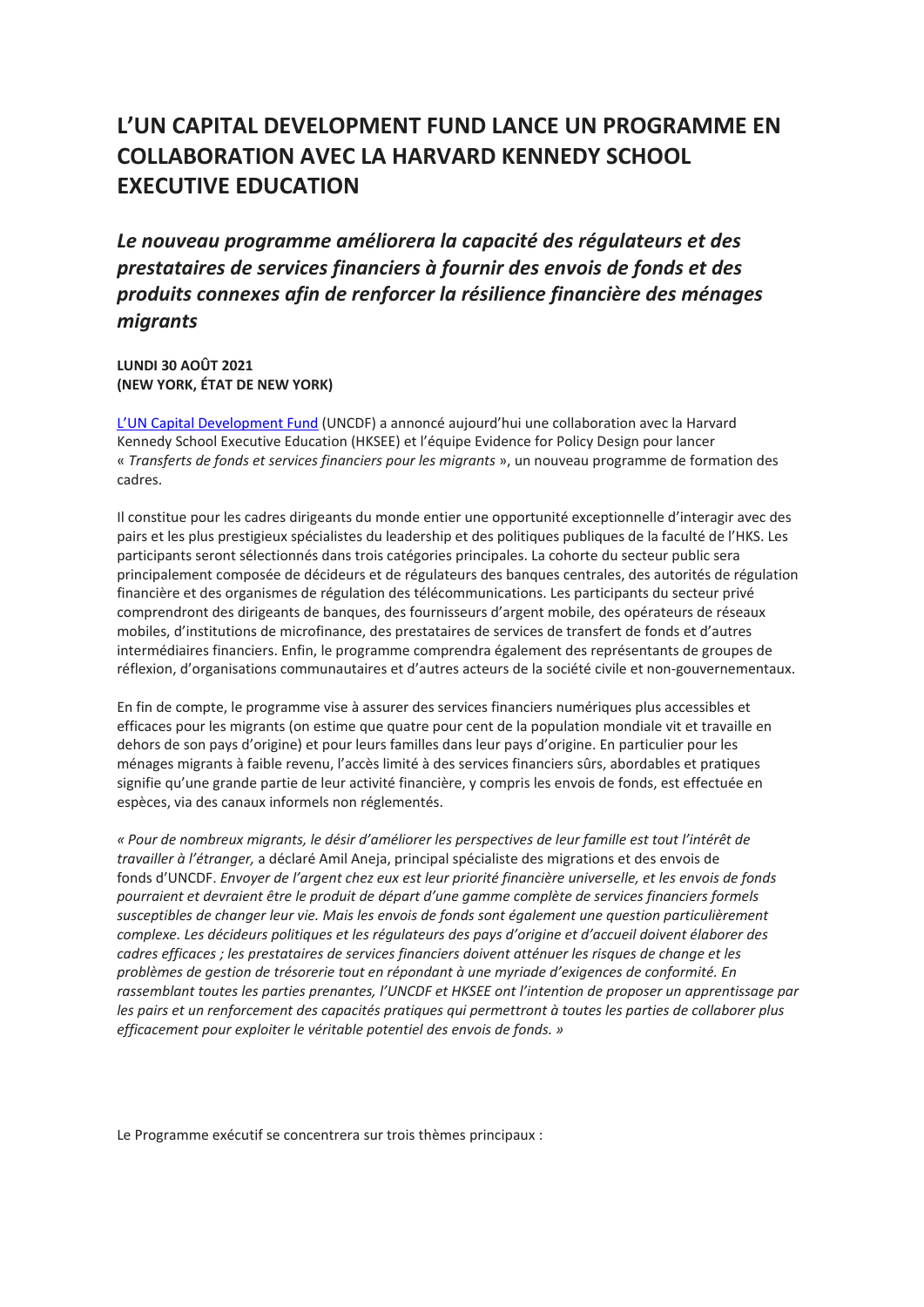- **L'innovation en matière de résolution des problèmes dans le cadre des politiques publiques,** qui utilise le cadre '*Smart Policy Design and Implementation'* (conception et mise en œuvre de politiques responsables, SPDI), reposant sur des données économiques et des preuves solides, pour orienter la conception et la mise en œuvre des politiques publiques du monde entier.
- **La solidité, la durabilité et l'équité du processus de développement**, afin de positionner l'objectif d'amélioration des services financiers numériques dans le contexte macroéconomique général.
- **La fourniture de services financiers et d'autres instruments aux personnes privées, partiellement ou totalement, de services bancaires,** qui englobe les interventions spécifiques telles que les paiements numériques, la finance comportementale et les innovations relatives aux systèmes de prestation de services.

Le cursus se composera d'un programme pédagogique exécutif en ligne se divisant en modules numériques, cours magistraux, études de cas et débats de groupe. Il sera suivi, pour une partie du groupe général, d'un atelier en présentiel. L'UNCDF choisira des participants qui recevront un soutien de suivi pour concevoir, mettre en œuvre et tester des solutions spécifiques. Cela comprendra des vérifications structurées avec les professeurs sur leurs progrès et un soutien supplémentaire pour la collecte de preuves, l'analyse des données et la stratégie de mise en œuvre. Après avoir terminé de prendre connaissance du contenu en ligne, 20 participants seront sélectionnés pour se réunir sur le campus de la Harvard Kennedy School à Cambridge, Massachusetts, pour un atelier de suivi intensif en personne.

*« Nous sommes ravis de collaborer avec l'UNCDF sur cette nouvelle initiative passionnante »,* a déclaré Jay Rosengard, directeur du programme du secteur financier de HKS et président de la faculté du nouveau programme. *« Notre pédagogie interactive et appliquée, associée à notre large expérience dans l'amélioration de l'inclusion financière pour d'autres groupes démographiques, devrait fournir à toutes les parties prenantes un cadre conceptuel solide et une boîte à outils politique efficace pour améliorer la qualité et l'accessibilité d'un portefeuille complet de services financiers essentiels pour les migrants. »*

La première session du programme, prévue pour janvier 2022, est complète. HKSEE et l'UNCDF ont l'intention de proposer le programme chaque année, selon les financements et la demande des candidats qualifiés. Toutes les parties intéressées sont invitées à remplir le formulaire suivant pour s'inscrire à un programme de renforcement des capacités avec l'UNCDF :<https://bit.ly/3kAUMu6>

## **À PROPOS DE LA FORMATION POUR LES CADRES ET EVIDENCE FOR POLICY DESIGN DE LA HARVARD KENNEDY SCHOOL**

Depuis 1976, la HKS organise des programmes **de formation pour les cadres** qui répondent aux besoins des dirigeants du monde entier. Cela comprend plus de 70 programmes par an pour plus de 4 000 agents publics de près de 150 pays qui se concentrent sur la formation aux compétences comme le leadership et la prise de décision ainsi que sur des domaines politiques critiques comme le commerce, la fiscalité, la gestion publique, la cybersécurité et le changement climatique, entre autres. Nos programmes offrent aux experts la possibilité de se former auprès de nos professeurs de renom, ainsi que d'un réseau de pairs. Grâce au contenu des programmes et à une communauté d'apprentissage durable, les participants peuvent élaborer des solutions imaginatives et réalisables aux problèmes publics les plus urgents au monde.

Pour ce programme, HKSEE collabore avec **Evidence for Policy Design (EPoD)** de la Harvard Kennedy School, un programme de recherche qui vise à promouvoir l'utilisation d'informations analytiques, reposant sur des données économiques et des preuves solides, pour orienter la conception et la mise en œuvre des politiques publiques du monde entier. Les programmes collaboratifs EPoD et HKSEE apportent l'expertise de contenu d'EPoD sur les données et les preuves. Dans le cadre de sa mission (unir la recherche et la pratique pour une politique intelligente), l'EPoD forme les décideurs du monde entier à l'utilisation des données et des preuves pour une prise de décision plus efficace.

Sites web :